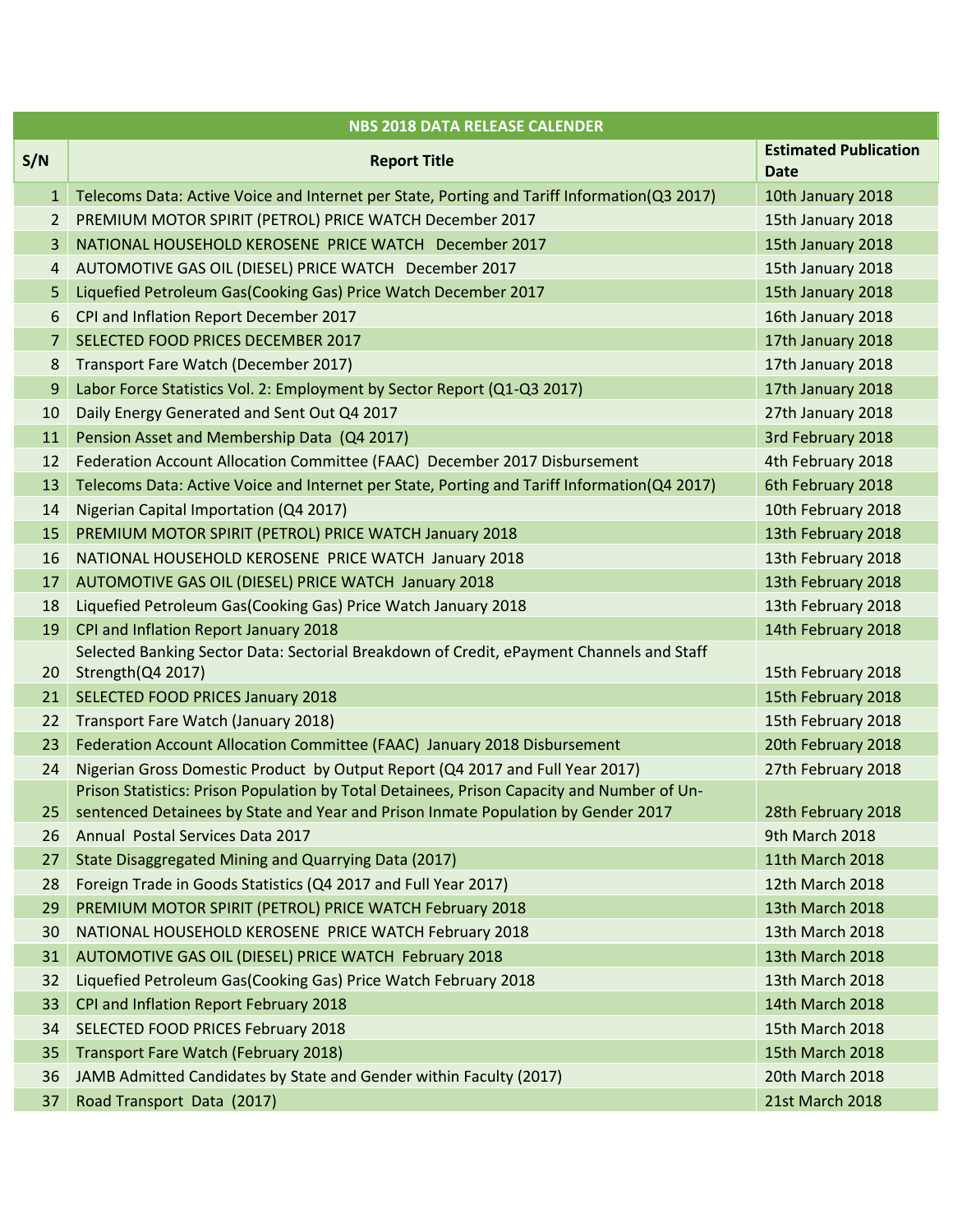| 38 | Federation Account Allocation Committee (FAAC) February 2018 Disbursement                       | 25th March 2018        |
|----|-------------------------------------------------------------------------------------------------|------------------------|
| 39 | 2017 Exportable Crops Survey                                                                    | <b>30th March 2018</b> |
| 40 | 2017 Food Security Survey (North East & North West)                                             | 30th March 2018        |
| 41 | Q3, Q4 2016 and Full Year 2017 Air Transportation Data                                          | 5th April 2018         |
| 42 | PREMIUM MOTOR SPIRIT (PETROL) PRICE WATCH March 2018                                            | 13th April 2018        |
| 43 | NATIONAL HOUSEHOLD KEROSENE PRICE WATCH March 2018                                              | 13th April 2018        |
| 44 | AUTOMOTIVE GAS OIL (DIESEL) PRICE WATCH March 2018                                              | 13th April 2018        |
| 45 | Liquefied Petroleum Gas(Cooking Gas) Price Watch March 2018                                     | 13th April 2018        |
| 46 | CPI and Inflation Report March 2018                                                             | 16th April 2018        |
| 47 | <b>SELECTED FOOD PRICES March 2018</b>                                                          | 17th April 2018        |
| 48 | Transport Fare Watch (March 2018)                                                               | 17th April 2018        |
| 49 | Internally Generated Revenue At State Level (2017 FULL YEAR)                                    | 18th April 2018        |
| 50 | Immigration Statistics (2017)                                                                   | 18th April 2018        |
| 51 | Pension Asset and Membership Data (Q1 2018)                                                     | 20th April 2018        |
| 52 | Daily Energy Generated and Sent Out (Q1 2017)                                                   | 21st April 2018        |
| 53 | Federation Account Allocation Committee (FAAC) March 2018 Disbursement                          | 24th April 2018        |
| 54 | Road Transport Data (Q1 2018)                                                                   | 26th April 2018        |
| 55 | Telecoms Data: Active Voice and Internet per State, Porting and Tariff Information(Q1 2018)     | 2nd May 2018           |
| 56 | Nigerian Domestic and Foreign Debt 2017 Report                                                  | 2nd May 2018           |
| 57 | Selected Petroleum Statistics: Oil and Gas Production, Drilling and Development (2017)          | 8th May 2018           |
| 58 | Job Creation Q1- Q4 2017                                                                        | 10th May 2018          |
| 59 | PREMIUM MOTOR SPIRIT (PETROL) PRICE WATCH April 2018                                            | 13th May 2018          |
| 60 | NATIONAL HOUSEHOLD KEROSENE PRICE WATCH April 2018                                              | 13th May 2018          |
| 61 | AUTOMOTIVE GAS OIL (DIESEL) PRICE WATCH April 2018                                              | 13th May 2018          |
| 62 | Liquefied Petroleum Gas(Cooking Gas) Price Watch April 2018                                     | 13th May 2018          |
| 63 | Nigerian Capital Importation Report Q1 2017                                                     | 13th May 2018          |
| 64 | CPI and Inflation Report April 2018                                                             | 13th May 2018          |
| 65 | SELECTED FOOD PRICES April 2018                                                                 | 15th May 2018          |
| 66 | Transport Fare Watch (April 2018)                                                               | 15th May 2018          |
|    | Selected Banking Sector Data: Sectorial Breakdown of Credit, ePayment Channels and Staff        |                        |
| 67 | Strength(Q1 2018)                                                                               | 20th May 2018          |
| 68 | Nigerian Gross Domestic Product by Output Report (Q1 2017)                                      | 22nd May 2018          |
| 69 | Federation Account Allocation Committee (FAAC) April 2018 Disbursement                          | 25th May 2018          |
| 70 | Demographic Studies 2017                                                                        | <b>1st June 2018</b>   |
| 71 | Labor Force Statistics Vol. 1: Unemployment and Underemployment Report (Q4 2017 and Q1<br>2018) | 5th June 2018          |
| 72 | Foreign Trade in Goods Statistics (Q1 2018)                                                     | 6th June 2018          |
| 73 | Rail Transportation Data (Q3 2017 - Q4 2017)                                                    | 7th June 2018          |
| 74 | Crime Data - Drug Abuse and Enforcement 2017                                                    | 8th June 2018          |
| 75 | Job Creation Q1, Q2 2018                                                                        | 10th June 2018         |
| 76 | 2017 Post Measles Campaign Coverage                                                             | 11th June 2018         |
| 77 | Sectoral Distribution Of Value Added Tax (Q1 2017)                                              | 11th June 2018         |
|    |                                                                                                 |                        |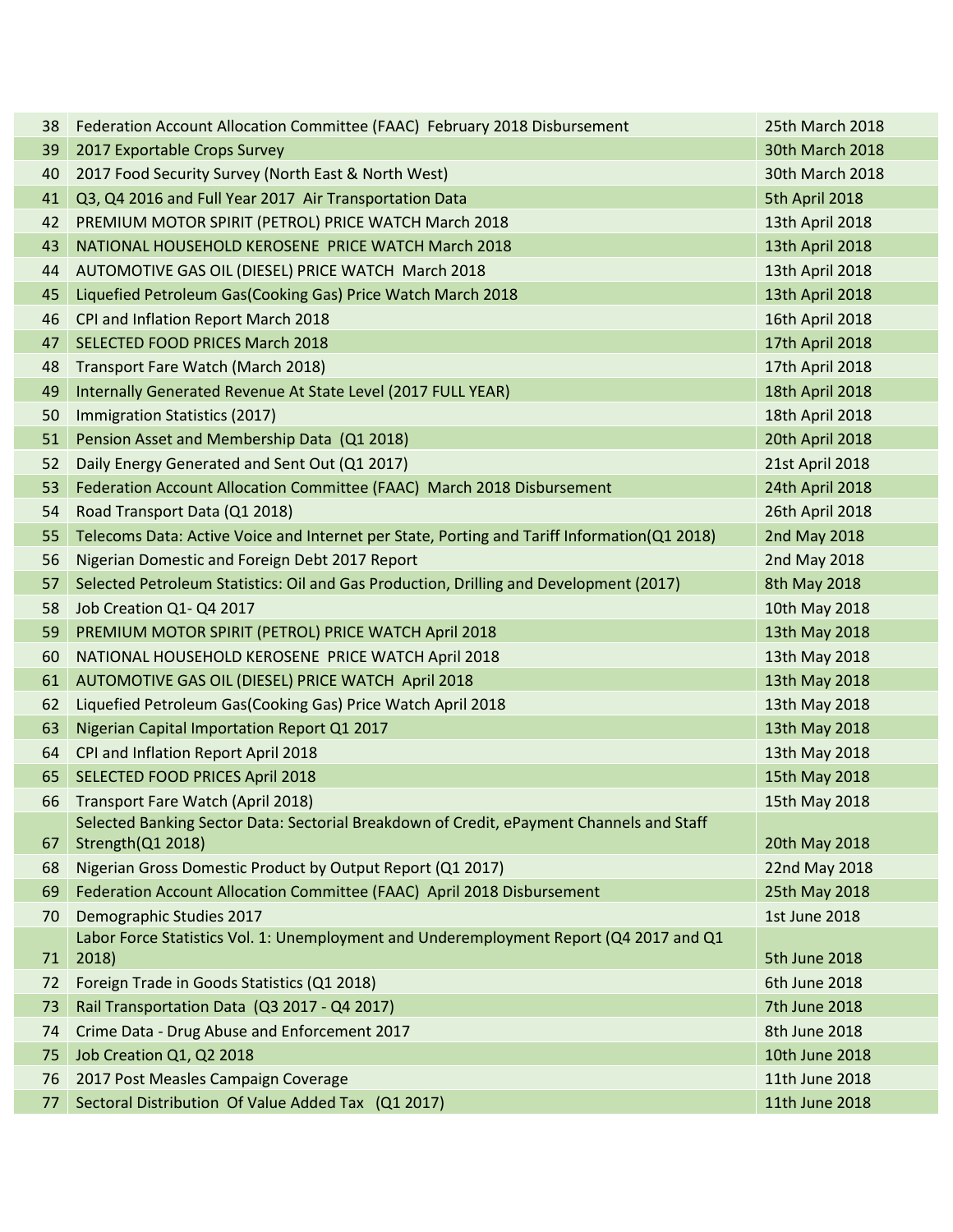| 78  | Crime Statistics: Reported Offences by Type and State (2017)                                    | 12th June 2018     |
|-----|-------------------------------------------------------------------------------------------------|--------------------|
| 79  | PREMIUM MOTOR SPIRIT (PETROL) PRICE WATCH May 2018                                              | 13th June 2018     |
| 80  | NATIONAL HOUSEHOLD KEROSENE PRICE WATCH May 2018                                                | 13th June 2018     |
| 81  | AUTOMOTIVE GAS OIL (DIESEL) PRICE WATCH May 2018                                                | 13th June 2018     |
| 82  | Liquefied Petroleum Gas(Cooking Gas) Price Watch May 2018                                       | 13th June 2018     |
| 83  | CPI and Inflation Report May 2018                                                               | 13th June 2018     |
| 84  | Transport Fare Watch (May 2018)                                                                 | 13th June 2018     |
| 85  | 2017 Sustainable Development Goals Indicators                                                   | 15th June 2018     |
| 86  | SELECTED FOOD PRICES May2018                                                                    | 15th June 2018     |
| 87  | Labor Force Statistics Vol. 2: Employment by Sector Report (Q4 2017-Q1 2018)                    | 19th June 2018     |
|     | Prison Statistics: Prison Population by Total Detainees, Prison Capacity and Number of Un-      |                    |
| 88  | sentenced Detainees by State and Year and Prison Inmate Population by Gender (2017)             | 19th June 2018     |
| 89  | Federation Account Allocation Committee (FAAC) May 2018 Disbursement                            | 20th June 2018     |
| 90  | Social Statistics Report 2017                                                                   | 1st July 2018      |
| 91  | 2017/18 Socio Economic Survey                                                                   | 10th July 2018     |
| 92  | PREMIUM MOTOR SPIRIT (PETROL) PRICE WATCH June 2018                                             | 12th July 2018     |
| 93  | NATIONAL HOUSEHOLD KEROSENE PRICE WATCH June 2018                                               | 12th July 2018     |
| 94  | AUTOMOTIVE GAS OIL (DIESEL) PRICE WATCH June 2018                                               | 12th July 2018     |
| 95  | Liquefied Petroleum Gas(Cooking Gas) Price Watch June 2018                                      | 12th July 2018     |
| 96  | CPI and Inflation Report June 2018                                                              | 13th July 2018     |
| 97  | SELECTED FOOD PRICES June 2018                                                                  | 16th July 2018     |
| 98  | Transport Fare Watch (June 2018)                                                                | 16th July 2018     |
| 99  | Federation Account Allocation Committee (FAAC) June 2018 Disbursement                           | 20th July 2018     |
| 100 | Pension Asset and Membership Data (Q2 2018)                                                     | 20th July 2018     |
| 101 | Daily Energy Generated and Sent Out (Q2 2018)                                                   | 26th July 2018     |
| 102 | Road Transport Data (Q2 2018)                                                                   | 31st July 2018     |
| 103 | Telecoms Data: Active Voice and Internet per State, Porting and Tariff Information(Q2 2018)     | 9th August 2018    |
| 104 | PREMIUM MOTOR SPIRIT (PETROL) PRICE WATCH July 2018                                             | 14th August 2018   |
| 105 | NATIONAL HOUSEHOLD KEROSENE PRICE WATCH July 2018                                               | 14th August 2018   |
| 106 | AUTOMOTIVE GAS OIL (DIESEL) PRICE WATCH July 2018                                               | 14th August 2018   |
| 107 | Liquefied Petroleum Gas(Cooking Gas) Price Watch July 2018                                      | 14th August 2018   |
| 108 | CPI and Inflation Report July 2018                                                              | 15th August 2018   |
| 109 | SELECTED FOOD PRICES July 2018                                                                  | 16th August 2018   |
| 110 | Transport Fare Watch (July 2018)                                                                | 16th August 2018   |
|     | National Examinations Council: Distribution of Results by State, Gender and Subject Jun/Jul and |                    |
| 111 | Nov/Dec (2017)                                                                                  | 18th August 2018   |
|     | Selected Banking Sector Data: Sectorial Breakdown of Credit, ePayment Channels and Staff        |                    |
| 112 | Strength(Q2 2018)                                                                               | 19th August 2018   |
| 113 | Federation Account Allocation Committee (FAAC) (JULY 2018 Disbursement)                         | 21st August 2018   |
| 114 | Nigerian Capital Importation (Q2 2018)                                                          | 22nd August 2018   |
| 115 | Nigerian Gross Domestic Product by Output Report (Q2 2018)                                      | 27th August 2018   |
| 116 | Foreign Trade in Goods Statistics (Q2 2018)                                                     | 3rd September 2018 |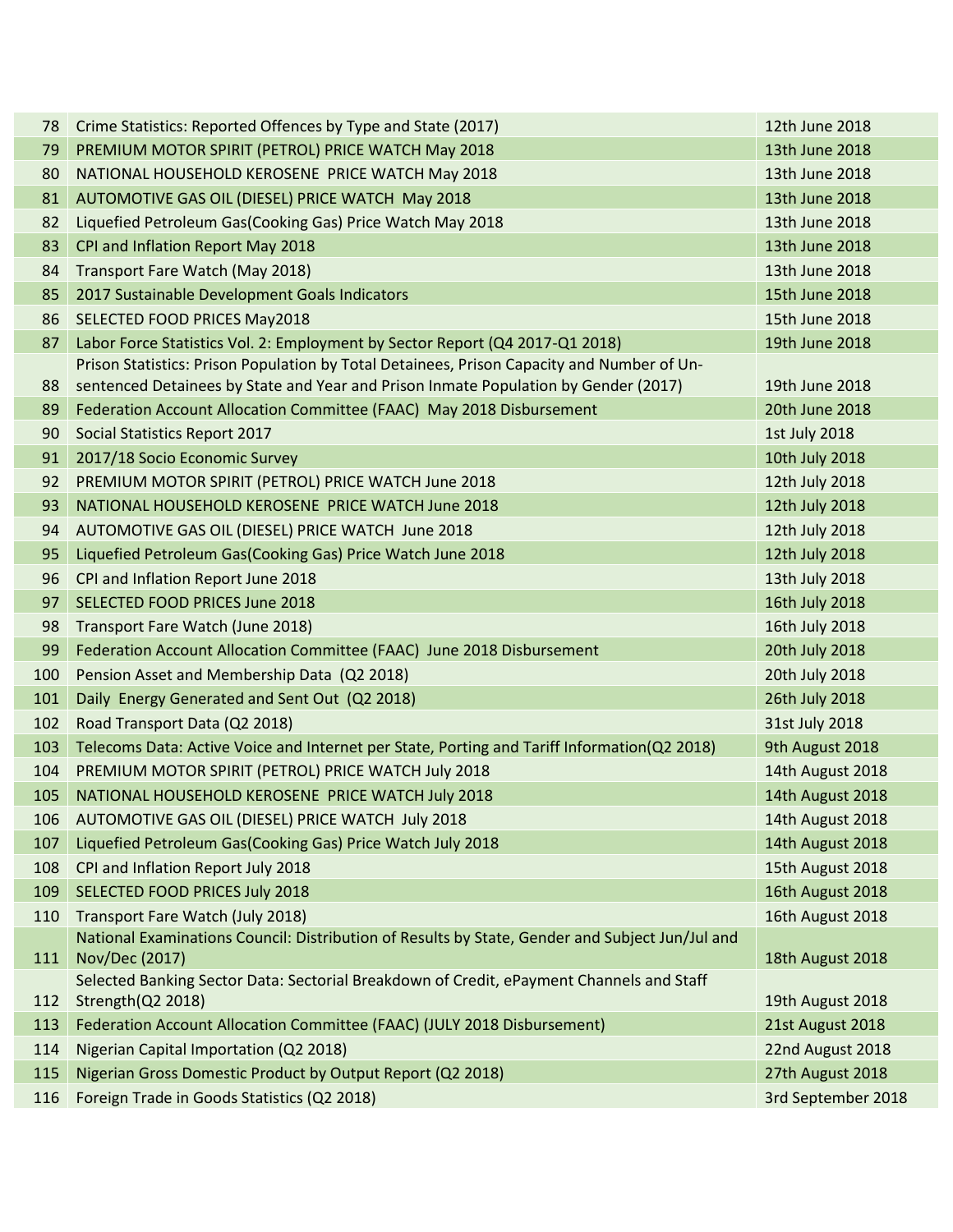| 117 | Rail Transportation Data (Q1 2018 - Q2 2018)                                                | 6th September 2018  |
|-----|---------------------------------------------------------------------------------------------|---------------------|
| 118 | 2017/18 Solid Minerals and Mining Sector Survey Report                                      | 10th September 2018 |
| 119 | 2017/18 Manufacturing Sector Survey Report                                                  | 10th September 2018 |
| 120 | 2017/18 Transport and Storage Sector Survey Report                                          | 10th September 2018 |
| 121 | 2017/18 Creative Industries Sector Survey Report                                            | 10th September 2018 |
| 122 | PREMIUM MOTOR SPIRIT (PETROL) PRICE WATCH August 2018                                       | 13th September 2018 |
| 123 | NATIONAL HOUSEHOLD KEROSENE PRICE WATCH August 2018                                         | 13th September 2018 |
| 124 | AUTOMOTIVE GAS OIL (DIESEL) PRICE WATCH August 2018                                         | 13th September 2018 |
| 125 | Liquefied Petroleum Gas(Cooking Gas) Price Watch August 2018                                | 13th September 2018 |
| 126 | CPI and Inflation Report August 2018                                                        | 14th September 2018 |
| 127 | <b>SELECTED FOOD PRICES August 2018</b>                                                     | 15th September 2018 |
| 128 | Transport Fare Watch (August 2018)                                                          | 15th September 2018 |
| 129 | <b>Annual Abstract of Statistics 2017</b>                                                   | 19th September 2018 |
| 130 | Nigerian Domestic and Foreign Debt (JUNE 2018)                                              | 19th September 2018 |
| 131 | Air Transportation Data (Q2 2018)                                                           | 19th September 2018 |
| 132 | National Agriculture Sample Survey 2016/17                                                  | 20th September 2018 |
| 133 | Nigerian Gross Domestic Product Report (Expenditure and Income Approach) Q1-Q2 2017         | 20th September 2018 |
| 134 | Federation Account Allocation Committee (FAAC) (August 2018 Disbursement)                   | 25th September 2018 |
| 135 | 2016/17 Drug Use Survey                                                                     | 30th September 2018 |
| 136 | PREMIUM MOTOR SPIRIT (PETROL) PRICE WATCH September 2018                                    | 15th October 2018   |
| 137 | NATIONAL HOUSEHOLD KEROSENE PRICE WATCH September 2018                                      | 15th October 2018   |
| 138 | AUTOMOTIVE GAS OIL (DIESEL) PRICE WATCH September 2018                                      | 15th October 2018   |
| 139 | Liquefied Petroleum Gas (Cooking Gas) Price Watch September 2018                            | 15th October 2018   |
| 140 | CPI and Inflation Report September 2018                                                     | 16th October 2018   |
| 141 | SELECTED FOOD PRICES September 2018                                                         | 17th October 2018   |
| 142 | Transport Fare Watch (September 2018)                                                       | 17th October 2018   |
| 143 | Sectoral Distribution Of Value Added Tax (Q2 2018)                                          | 20th October 2018   |
| 144 | Nigerian Gross Domestic Product Report (Expenditure and Income Approach) (Q3-Q4 2017)       | 24th October 2018   |
| 145 | Federation Account Allocation Committee (FAAC) (SEPTEMBER 2018 Disbursement)                | 27th October 2018   |
| 146 | Daily Energy Generated and Sent Out (Q3 2018)                                               | 31st October 2018   |
| 147 | Pension Asset and Membership Data (Q3 2018)                                                 | 3rd November 2018   |
| 148 | PREMIUM MOTOR SPIRIT (PETROL) PRICE WATCH October 2018                                      | 13th November 2018  |
| 149 | NATIONAL HOUSEHOLD KEROSENE PRICE WATCH October 2018                                        | 13th November 2018  |
| 150 | AUTOMOTIVE GAS OIL (DIESEL) PRICE WATCH October 2018                                        | 13th November 2018  |
| 151 | Liquefied Petroleum Gas(Cooking Gas) Price Watch October 2018                               | 13th November 2018  |
| 152 | CPI and Inflation Report October 2018                                                       | 14th November 2018  |
| 153 | Transport Fare Watch (Nov 2018)                                                             | 14th November 2018  |
| 154 | SELECTED FOOD PRICES October 2018                                                           | 15th November 2018  |
| 155 | Transport Fare Watch (October 2018)                                                         | 15th November 2018  |
| 156 | Telecoms Data: Active Voice and Internet per State, Porting and Tariff Information(Q3 2018) | 19th November 2018  |
| 157 | Sectoral Distribution Of Value Added Tax (Q3 2018)                                          | 22nd November 2018  |